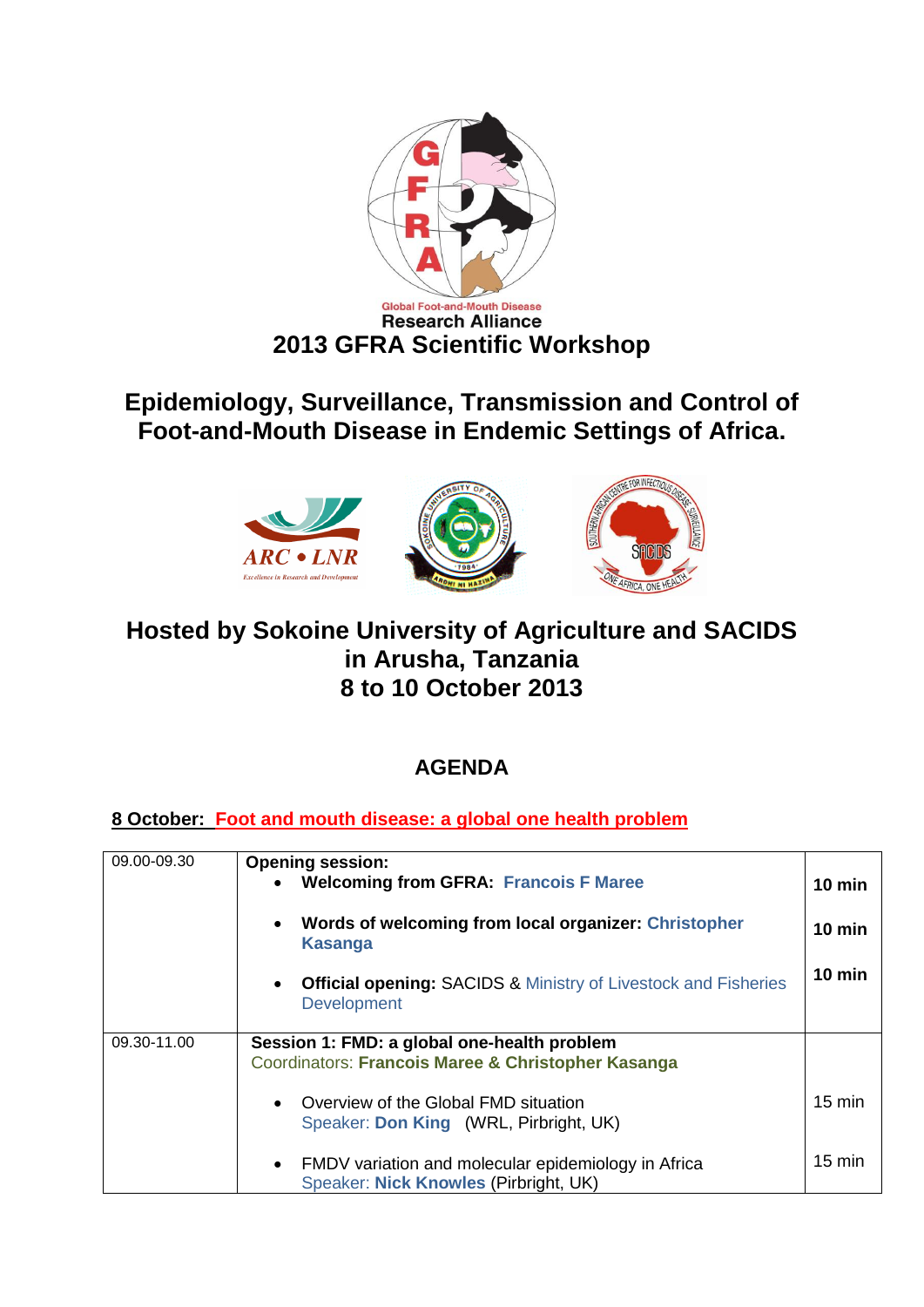|             | Foot-and Mouth Disease Ecological Studies In Endemic Settings:<br>Knowing The Enemy You Want to Defeat<br>Speaker: Luis Rodriguez (PIADC, USDA)                                | $15 \text{ min}$ |
|-------------|--------------------------------------------------------------------------------------------------------------------------------------------------------------------------------|------------------|
|             | Foot-and Mouth Disease Vaccines To Address Genetic Variation<br>Speaker: Elizabeth Rieder (PIADC, USDA)                                                                        | $15 \text{ min}$ |
|             | A web-based system for near-real time sharing and analyzing<br>FMD data.<br>Speaker: Andres Perez (UC Davis, USA)                                                              | $15 \text{ min}$ |
|             | Molecular epidemiology of FMDV in Southern Africa: challenges<br>$\bullet$<br>for FMD control and prioritized research agenda in endemic<br>settings                           | $15 \text{ min}$ |
|             | Speaker: Christopher Kasanga (SACIDS-SUA, Tanzania)                                                                                                                            |                  |
| 11.00-11.30 | Coffee break                                                                                                                                                                   |                  |
| 11.30-13.00 | <b>Open Session 2:</b><br>Coordinators: Frank Mwiine & Katherine Scott                                                                                                         |                  |
|             | The relation between antibody titre and protection can be used to<br>calculate the level of protection in the population.<br>Speaker: Aldo Dekker (Lelystadt, The Netherlands) | 15 min           |
|             | The influence of colostrum in the immune responses induced by<br>foot-and-mouth disease vaccination in calves<br>Speaker: Alejandra Capozzo (CNIA-INTA, Argentina)             | $15 \text{ min}$ |
|             | Heterogeneity in the antibody response to foot-and-mouth<br>$\bullet$<br>disease primo vaccinated calves<br>Speaker: Andres Perez (UC Davis, USA)                              | $15 \text{ min}$ |
|             | FMD situation and conjectured status of FMDV serotype<br>distribution in Tanzania<br>Speaker: Jorum Mghwira and Christopher Kasanga (MoLFD<br>& SACIDS, Tanzania)              | 15 min           |
|             | Comparative analysis of foot-and-mouth disease virus serotype A<br>positive selection in Pakistan, Afghanistan, Iran and Turkey.<br>Speaker: Barbara Brito (UC Davis, USA)     | $15 \text{ min}$ |
|             | Intra-herd sequence variability for FMDV strain A/Argentina/2001<br>Speaker: Guido Konig (CNIA-INTA, Argentina)                                                                | $15 \text{ min}$ |
| 13.00-14.00 | Lunch                                                                                                                                                                          |                  |
| 14.00-16.00 | <b>Open Session 3:</b><br>Coordinators: Tiziana Lembo & Paidamwoyo Mutowembwa                                                                                                  |                  |
|             | Genetic and antigenic heterogeneity of SAT type FMDV in<br>southern Africa and the implication on vaccine selection<br>Speaker: Francois F Maree (ARC-OVI, South Africa)       | $20 \text{ min}$ |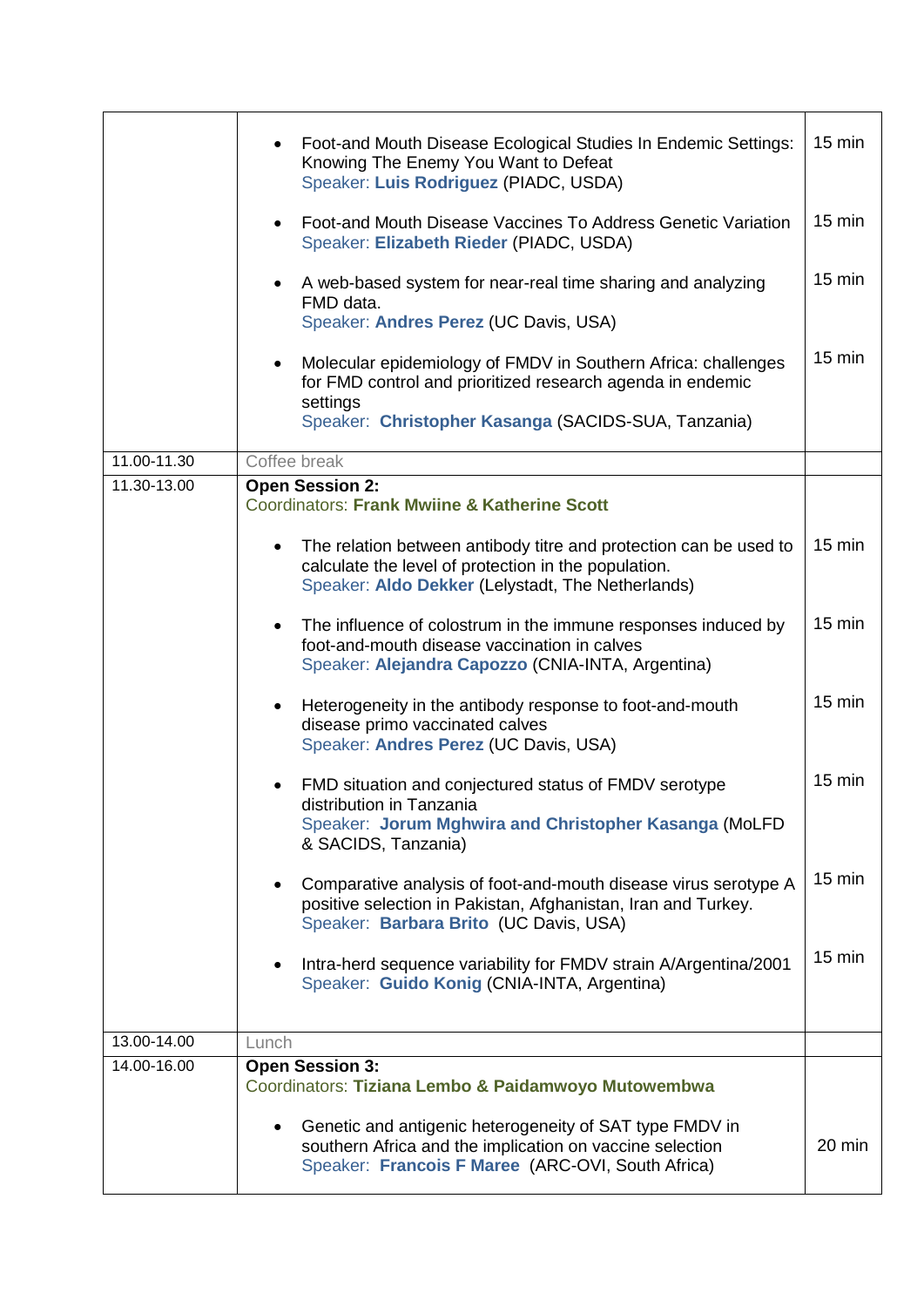|                 | Vaccine matching in selection of appropriate vaccines for FMDV<br>Speaker: Wilna Vosloo (CSIRO, Australia)                                                                     | 20 min           |
|-----------------|--------------------------------------------------------------------------------------------------------------------------------------------------------------------------------|------------------|
|                 | Vaccination and control of FMD in cattle at livestock-wildlife<br>interface areas of the Kruger National Park<br>Speaker: David Lazarus (University of Pretoria, South Africa) | 15 min           |
|                 | FMDV occurrence and control challenges in Uganda<br>$\bullet$<br>Speaker: Chrisostom Ayebazibwe (MAIFF, Uganda)                                                                | $15 \text{ min}$ |
|                 | Phylogeography of FMDV in endemic settings: a case study of<br>Tanzania<br>Speaker: Raphael Sallu (TVLA & SUA, Tanzania)                                                       | $15 \text{ min}$ |
|                 | Surveillance for FMDV infection in cattle and buffalo in selected<br>livestock-wildlife interface areas of Tanzania<br>Speaker: Mathias Mkama (TVLA & SUA, Tanzania)           | $15 \text{ min}$ |
|                 | Epidemiology and control options of FMD in Zambia<br>Speaker: Yona Sinkala (Epidemiology Unit, Zambia)                                                                         | $10 \text{ min}$ |
|                 | Field evaluation of FMD vaccination programmes in an endemic<br>setting<br>Speaker: Theodore Knight-jones (Pirbright, UK)                                                      | $10 \text{ min}$ |
| 16.00-16.30     | Coffee break                                                                                                                                                                   |                  |
| 16.30-17.00     | <b>Discussions</b><br>Coordinators: Wilna Vosloo & Jorum Mghwira<br>Gaps in knowledge of transmission and epidemiology in local<br>settings                                    |                  |
| 17:00-18:30     | Free time - side meetings                                                                                                                                                      |                  |
| $18:30 - 20:00$ | <b>Dinner</b>                                                                                                                                                                  |                  |

### **9 October: Epidemiology and transmission of FMD in endemic settings**

| 09.00-11.00 | Session 4: Epidemiology and transmission of FMD<br>Coordinators: Melanie Chitray & Guido König                                                      |                  |
|-------------|-----------------------------------------------------------------------------------------------------------------------------------------------------|------------------|
|             | Comparative structural and functional analyses of the<br>$\bullet$<br>nasopharynx in foot and mouth disease<br>Speaker: Jonathan Arzt (PIADC, USDA) | $20 \text{ min}$ |
|             | FMDV transmission from wildlife, current studies and future<br>$\bullet$<br>trends<br>Speaker: Bryan Charleston (Pirbright, UK)                     | $20 \text{ min}$ |
|             | Effect of vaccination on FMDV transmission in cattle.<br>$\bullet$<br>Speaker: Natalia Aznar (CNIA-INTA, Argentina)                                 | $15 \text{ min}$ |
|             | Correlates of infectiousness and preclinical detection of foot-<br>$\bullet$                                                                        | $15 \text{ min}$ |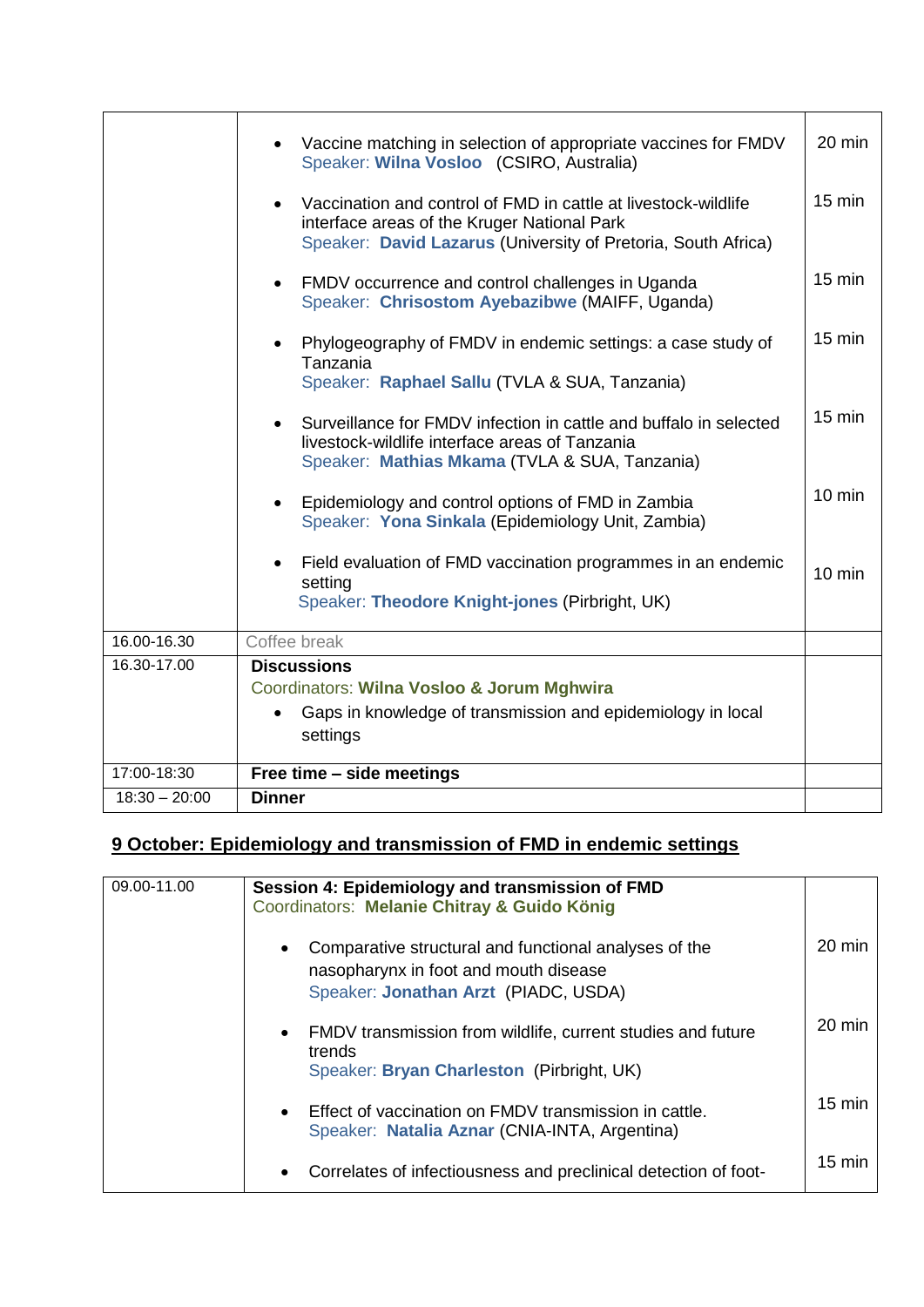|                 | and-mouth disease virus<br>Speaker: Jose Gonzales (Pirbright, UK)<br>Accuracy of traditional and novel serology tests for predicting<br>$\bullet$<br>cross-protection in foot-and-mouth disease vaccinated cattle<br>Speaker: Alejandra Capozzo (CNIA-INTA, Argentina)<br>In-country Vaccine Matching Studies: Results from Pakistan.<br>$\bullet$ | $15 \text{ min}$<br>$15 \text{ min}$ |
|-----------------|----------------------------------------------------------------------------------------------------------------------------------------------------------------------------------------------------------------------------------------------------------------------------------------------------------------------------------------------------|--------------------------------------|
|                 | Speaker: Anna Ludi (PIADC, USDA)                                                                                                                                                                                                                                                                                                                   |                                      |
| 11.00-11.30     | Coffee break                                                                                                                                                                                                                                                                                                                                       |                                      |
| $11:30 - 12:30$ | <b>Open Session 5:</b><br>Coordinator: Guido König & Philemon Wambura                                                                                                                                                                                                                                                                              |                                      |
|                 | Assessing the risk of FMD transmission in the GLTFCA.<br>$\bullet$<br>Speaker: Ferran Jori (CIRAD / University of Pretoria)                                                                                                                                                                                                                        | $15 \text{ min}$                     |
|                 | Predicting the foot-and-mouth disease virus infection history of<br>$\bullet$<br>animals in an endemic area from partial data.<br>Speaker: Miriam Casey (Glasgow University)                                                                                                                                                                       | $15 \text{ min}$                     |
|                 | Antigenic variation in serotype O and A viruses from East-Africa<br>Speaker: Amin Asfor & Mana Mahapatra (Pirbright Institute)                                                                                                                                                                                                                     | $15$ min                             |
|                 | Assessment of correlation between in vivo and in vitro tests for<br>$\bullet$<br>FMDV O strain vaccine matching studies in endemic and free<br>areas of South America<br>Speaker: Claudia Perez-Beascoechea (SENASA)                                                                                                                               | $15 \text{ min}$                     |
| $12:30 - 13:30$ | Lunch                                                                                                                                                                                                                                                                                                                                              |                                      |
| 13:30-18:30     | <b>VISIT TO ARUSHA NATIONAL PARK</b>                                                                                                                                                                                                                                                                                                               |                                      |
| $18:30 - 20:30$ | <b>Dinner</b>                                                                                                                                                                                                                                                                                                                                      |                                      |

#### **10 October: Research needs and Priorities**

| 09.00-11.00 | Open Session 6: Assessment of understanding the economic and<br>welfare impact of FMD - impact on human health<br>Coordinator: Mark Rweyemamu & Alejandra Cappozo |                  |
|-------------|-------------------------------------------------------------------------------------------------------------------------------------------------------------------|------------------|
|             | The economic impacts of FMD<br>Speaker: Jonathan Rushton (Royal Veterinary College, UK)                                                                           | $20 \text{ min}$ |
|             | Nomadic lifestyle and the role of nomads in the spread of FMD<br>Speaker: Rebecca Garabed (Ohio University)                                                       | $20 \text{ min}$ |
|             | The epidemiology and the ecology of the foot and mouth disease<br>at the wild/domestic interface<br>Speaker: Eve Miguel (Institute)                               | $20 \text{ min}$ |
|             | Incompatibilities between trade standards and the<br>$\bullet$<br>epidemiological behaviour of SAT viruses in endemic locations in                                | $20 \text{ min}$ |